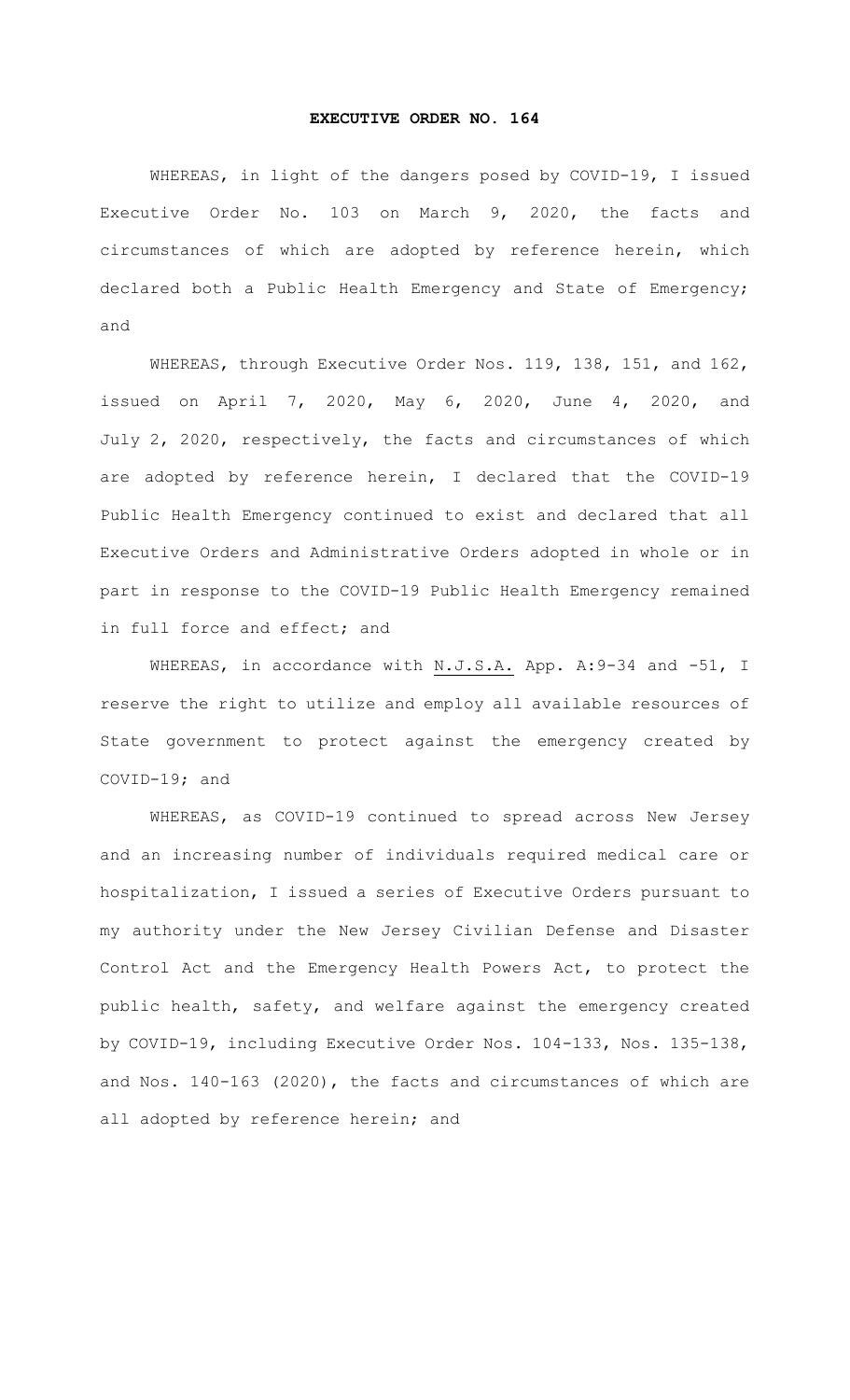WHEREAS, as of July 12, 2020, according to the World Health Organization, there were more than 12,552,000 confirmed cases of COVID-19 worldwide, with over 561,000 of those cases having resulted in death; and

WHEREAS, as of July 12, 2020, according to the Centers for Disease Control and Prevention, there were more than 3,236,000 confirmed cases of COVID-19 in the United States, with over 134,000 of those cases having resulted in death; and

WHEREAS, as of July 12, 2020, there were over 175,000 cases of COVID-19 in New Jersey, with at least 13,594 of those cases having resulted in death; and

WHEREAS, there have been positive cases of COVID-19 in every county in New Jersey, and there have been deaths relating to COVID-19 in every county in New Jersey; and

WHEREAS, pursuant to Executive Order No. 120 (2020), the primary elections set to take place on June 2, 2020, were postponed until July 7, 2020 ("July primary elections"), because preparing for elections to take place in June during the potential height of the COVID-19 emergency would have negatively impacted election officials' preparation efforts; and

WHEREAS, on May 15, 2020, I issued Executive Order No. 144, which declared that the July primary elections would be conducted primarily via vote-by-mail ballots with a minimum number of polling places open in each municipality; and

WHEREAS, to accommodate the increase in vote-by-mail ballots, Executive Order No. 144 (2020) extended the time that ballots must be received by five (5) days, provided that such ballots must be postmarked by July 7, 2020, and received by July 14, 2020, in order to be counted; and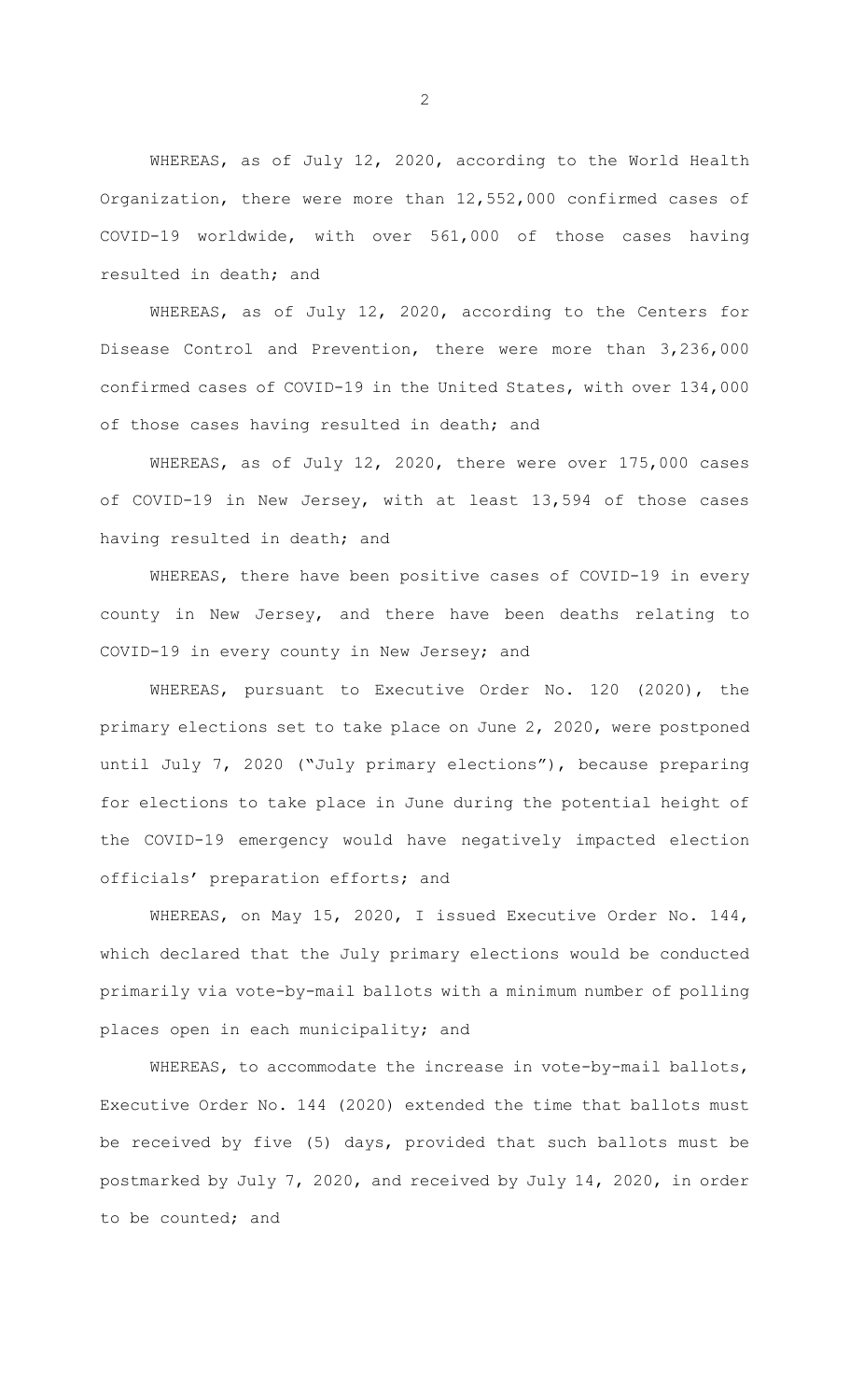WHEREAS, Executive Order No. 144 (2020) extended the deadline to certify election results under  $N.J.S.A.$  19:23-55 by five (5) days in order to account for the revised timeframe that Boards of Elections had to receive vote-by-mail ballots, thereby extending the certification deadline to July 24, 2020; and

WHEREAS, pursuant to N.J.S.A. 19:5-2, the annual meetings of municipal party committees, where reorganizations of the committees and the election of municipal party chairpersons occur, are the first Monday following the primary elections, which is July 13, 2020; and

WHEREAS, pursuant to N.J.S.A. 19:5-3, the annual meetings of county party committees, where reorganizations of the committees and the election of county party chairpersons occur, are the first Tuesday following the primary election, which is July 14, 2020; and

WHEREAS, pursuant to N.J.S.A. 19:5-2 and 19:5-3, members of municipal party committees and members of county party committees are to take office on the first Saturday following their election; and

WHEREAS, because election results will not be certified until July 24, 2020, the first Saturday following the election of municipal and county party members will be July 25, 2020; and

WHEREAS, due to the extensions for certifying the July primary election results, in order to ensure the timely seating of municipal and county political party members, it is necessary to extend the timeline for seating those party members; and

WHEREAS, on March 19, 2020, I issued Executive Order No. 105, which declared that certain elections set to take place in March and April were postponed until May 12, 2020 ("May elections"),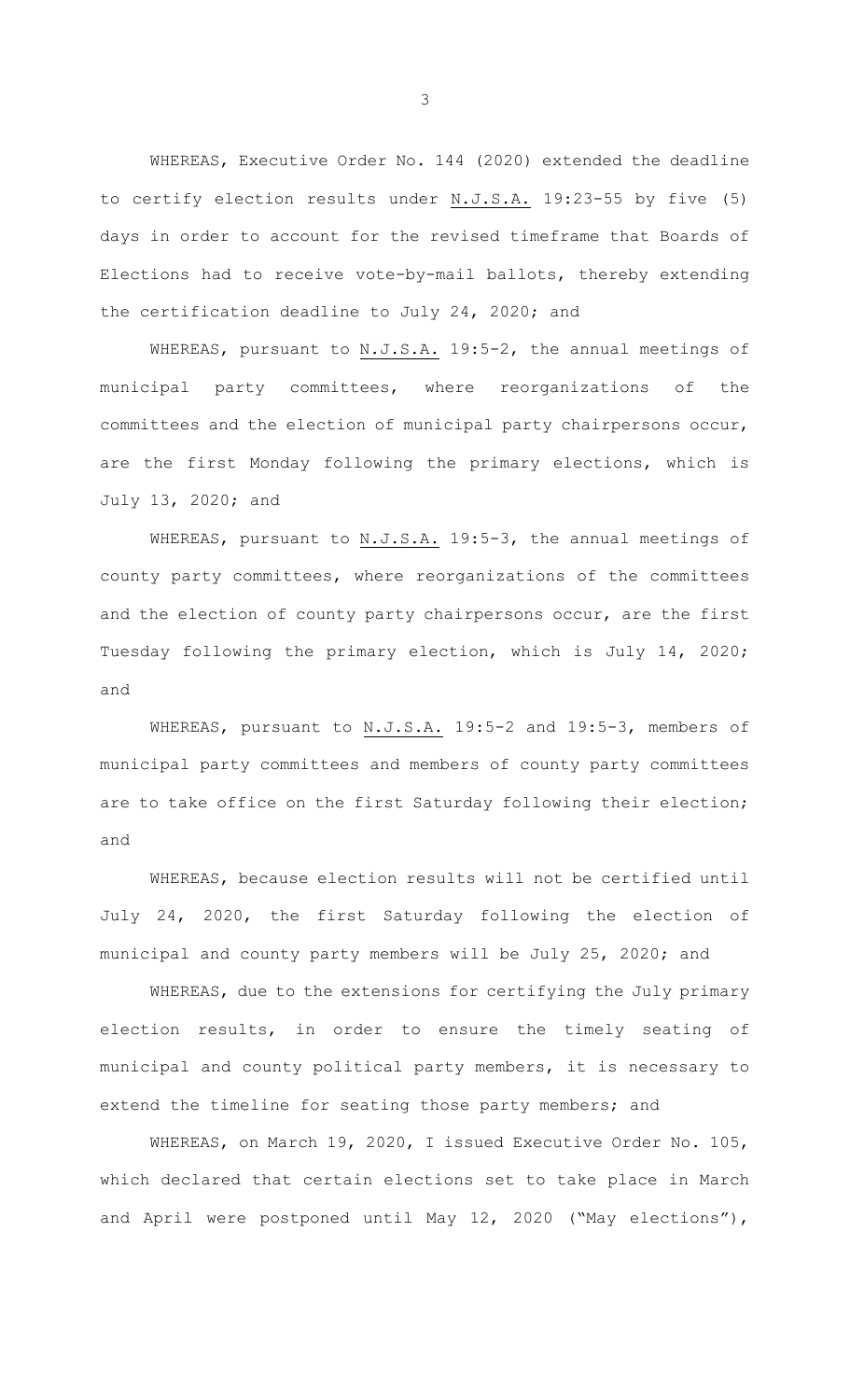because allowing those elections to proceed as they were originally planned during this unprecedented COVID-19 health crisis would create hardships and health risks for voters, poll workers, and candidates alike; and

WHEREAS, pursuant to N.J.S.A. 40A:16-16, whenever the office of a governing body is deemed vacant, pursuant to N.J.S.A. 19:3-25, a special election is triggered, and the special election must be held not less than forty-five (45) days nor more than fifty (50) days from the date of the vacancy; and

WHEREAS, in at least one jurisdiction, the Superior Court has recently deemed there to be a vacancy following the May elections, triggering a special election in August; and

WHEREAS, even as the rate of reported new cases of COVID-19 decreases, the ongoing risks presented by COVID-19 mean that many of the State's current measures must remain in place, both to reduce additional new infections and to save lives; and

WHEREAS, the COVID-19 emergency and its impact are likely to extend for an as-yet-undetermined period of time; and

WHEREAS, the COVID-19 emergency makes it difficult for election officials, candidates, and voters to properly plan and prepare for and fully participate in special elections if they were to proceed as they would under normal circumstances; and

WHEREAS, States generally have discretion to dictate the time, manner, and place of elections in the absence of controlling federal law; and

WHEREAS, allowing the special elections to proceed as they would under normal circumstances during this unprecedented COVID-19 health crisis will create hardships and health risks for voters, poll workers, and candidates alike; and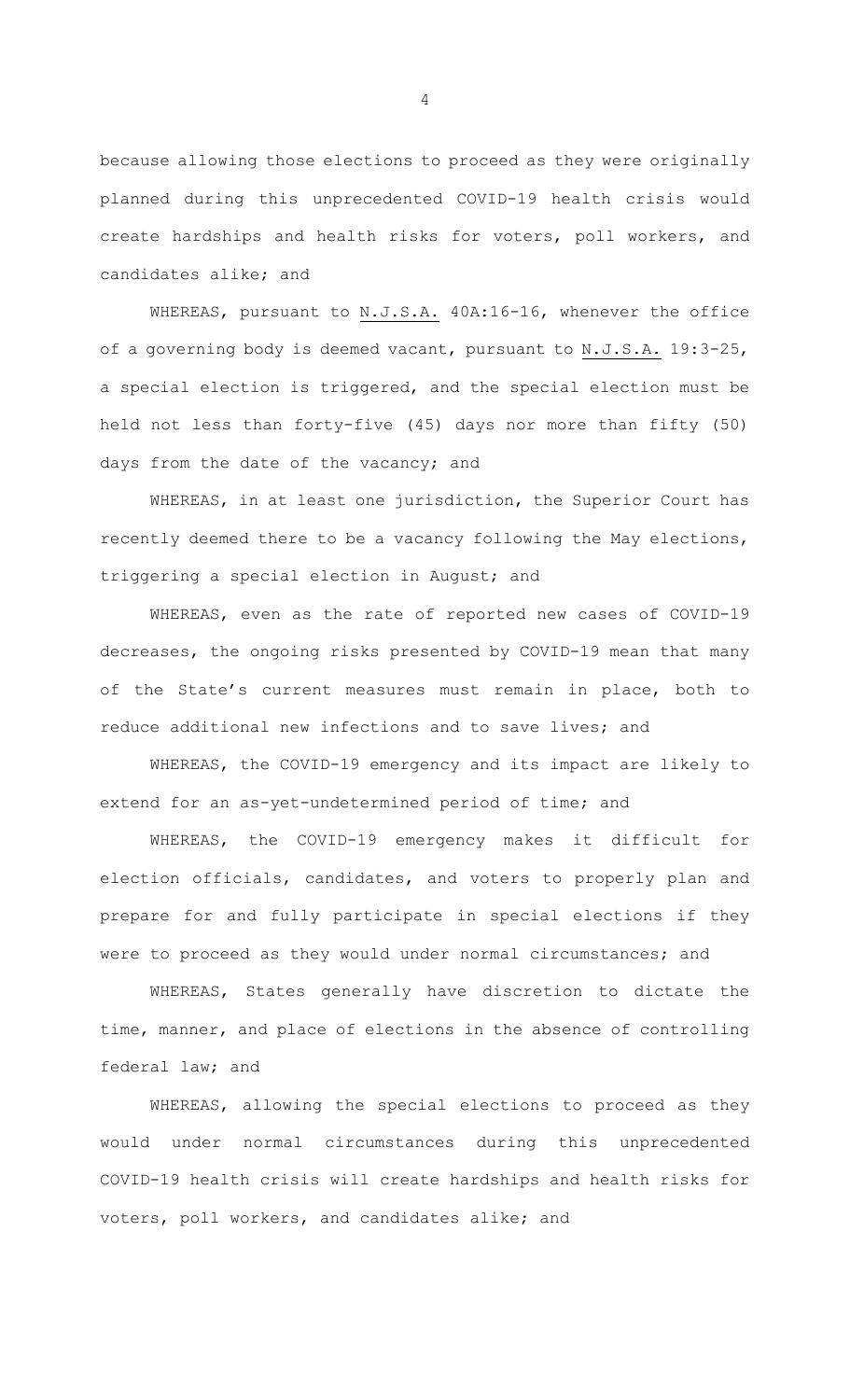WHEREAS, the July primary election required special accommodations for and increased costs for COVID-19-mitigation efforts that are not normally associated with election administration, such as social-distancing measures, sanitization, and face coverings; and

WHEREAS, because there are no federal elections tied to the special elections, local jurisdictions will have to bear the burden of those costs in spite of the dire financial impact of the COVID-19 health crisis on local budgets; and

WHEREAS, Boards of Elections had difficulty retaining poll workers for the July primary election due to the COVID-19 pandemic and are likely to face the same issue for special elections so long as the health crisis exists; and

WHEREAS, election officials require flexibility and sufficient lead time to adapt their locality's voting infrastructure to confront the magnitude of the public health and safety risks of the COVID-19 pandemic; and

WHEREAS, failing to take proactive actions to mitigate the adverse impacts of the current health crisis on upcoming special elections carries the risk of disenfranchising citizens; and

WHEREAS, social distancing measures are required for a period of as-yet-undetermined duration, and the COVID-19 outbreak may have significant effects on New Jersey's voting systems as long as social distancing measures are in place and for some time thereafter; and

WHEREAS, failing to offer voters a ready alternative to reporting to public polling locations to vote in special elections in the midst of the COVID-19 crisis will hinder public participation in the democratic process, particularly among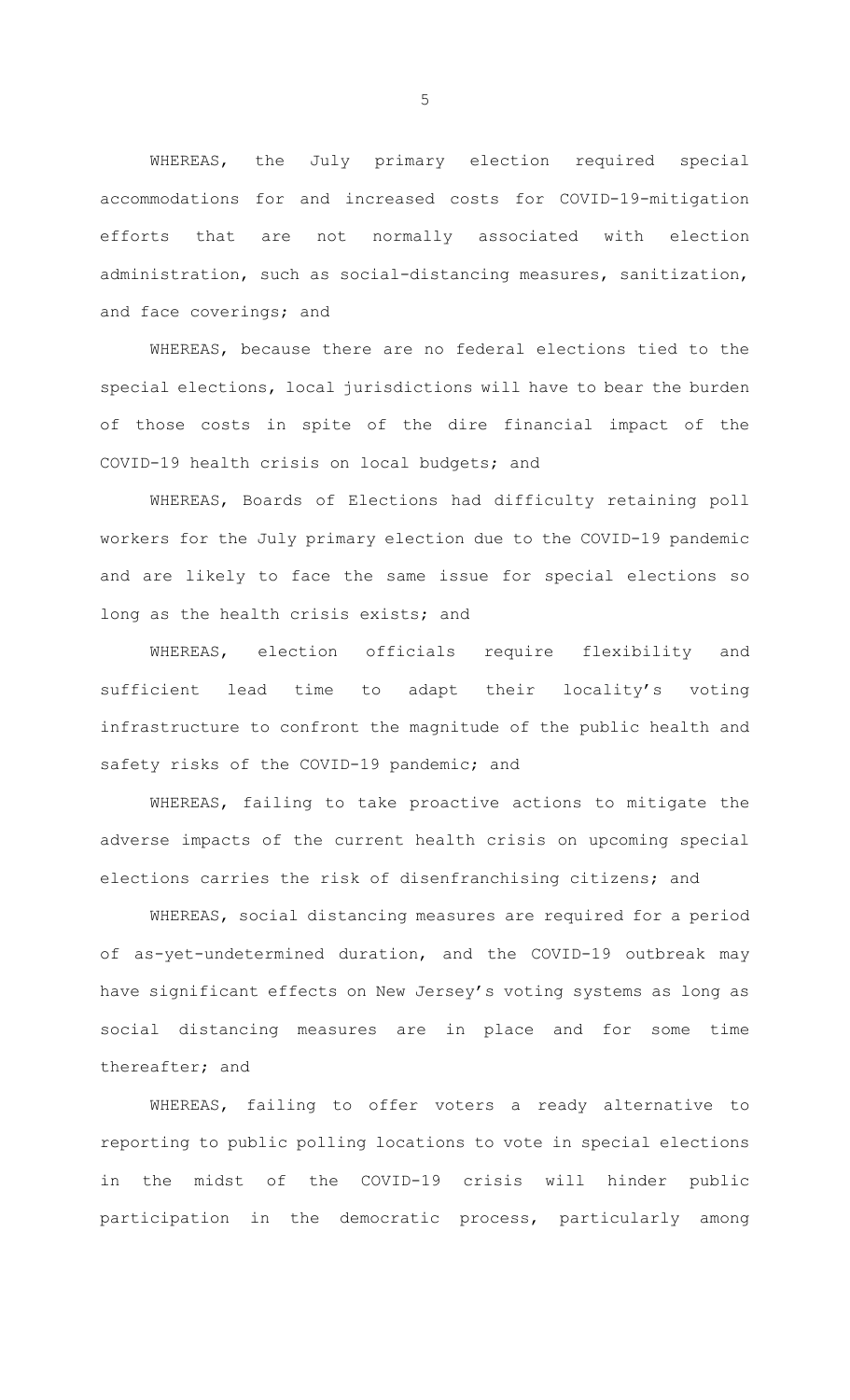elderly and immune-compromised voters, and undermine the legislative intent of provisions such as N.J.S.A. 19:8-2 and 19:8-3.1, which are designed to ensure that such voters can exercise their right to vote; and

WHEREAS, the Constitution and statutes of the State of New Jersey, particularly the provisions of N.J.S.A. 26:13-1 et seq., N.J.S.A. App. A: 9-33 et seq., N.J.S.A. 38A:3-6.1, and N.J.S.A. 38A:2-4 and all amendments and supplements thereto, confer upon the Governor of the State of New Jersey certain emergency powers, which I have invoked;

NOW, THEREFORE, I, PHILIP D. MURPHY, Governor of the State of New Jersey, by virtue of the authority vested in me by the Constitution and by the Statutes of this State, do hereby ORDER and DIRECT:

1. The deadline in N.J.S.A. 19:5-2 for the annual meetings of municipal party committees and the deadline in N.J.S.A. 19:5-3 for the annual meetings of county party committees are hereby suspended for 2020.

2. To allow newly elected and re-elected municipal party committee members and county party committee members to be properly seated during their parties' reorganization meetings, for 2020, the annual meetings for municipal party committees shall be held on the first Monday after the July primary election results are certified and the annual meetings for county party committees shall be held on the first Tuesday after the July primary election results are certified.